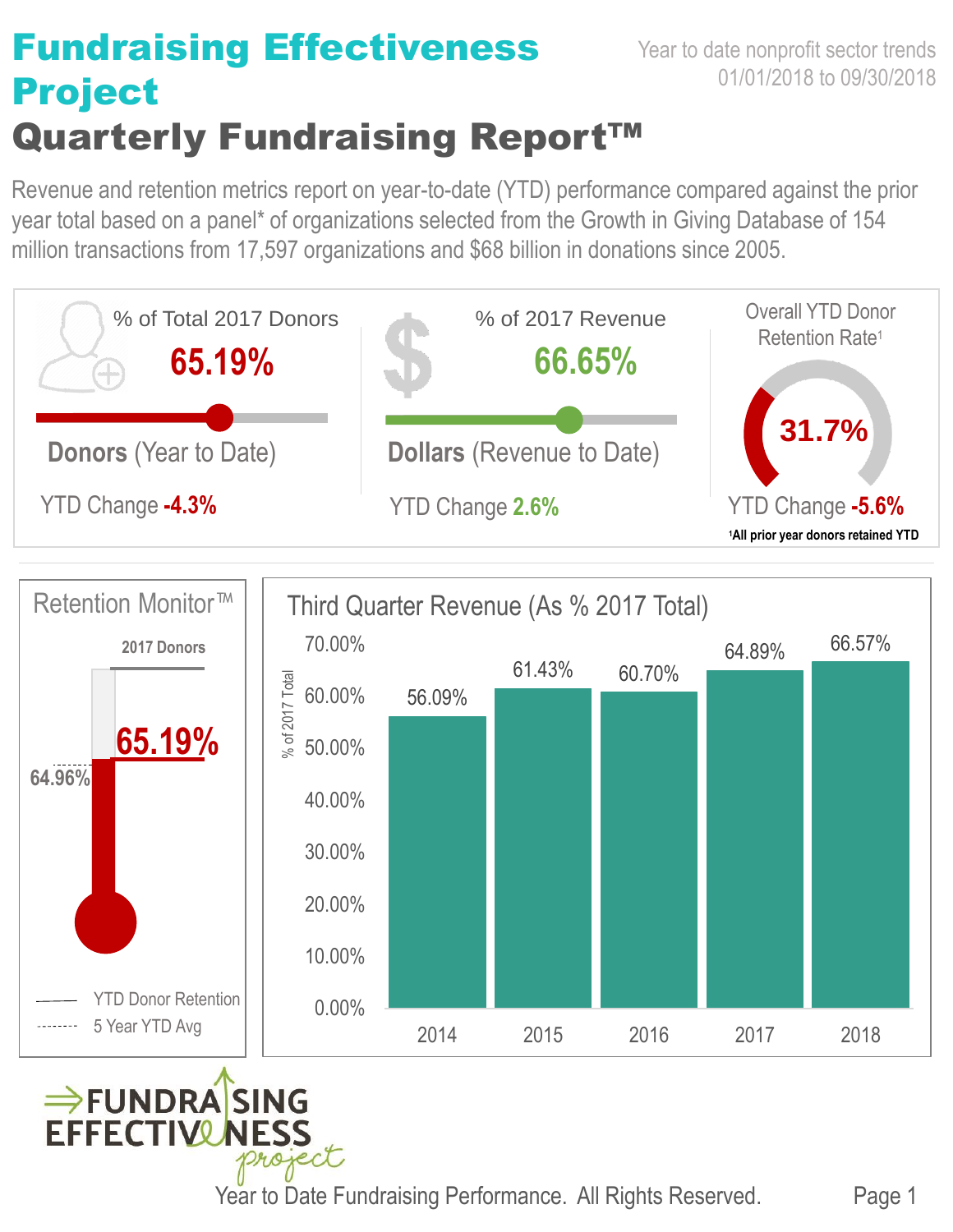

## **Fundraising** Effectiveness Project Retention

Year to-date response and retention metrics indicate how new, single gift, existing, and lapsed donors are responding.

Donors Giving YTD

### **65.19% donors YTD (% of Donors at end of 2017)**

Retention YTD by Donor Type Donors that gave at the end of 2017



#### Third Quarter Donors YTD (As % 2017 Total)

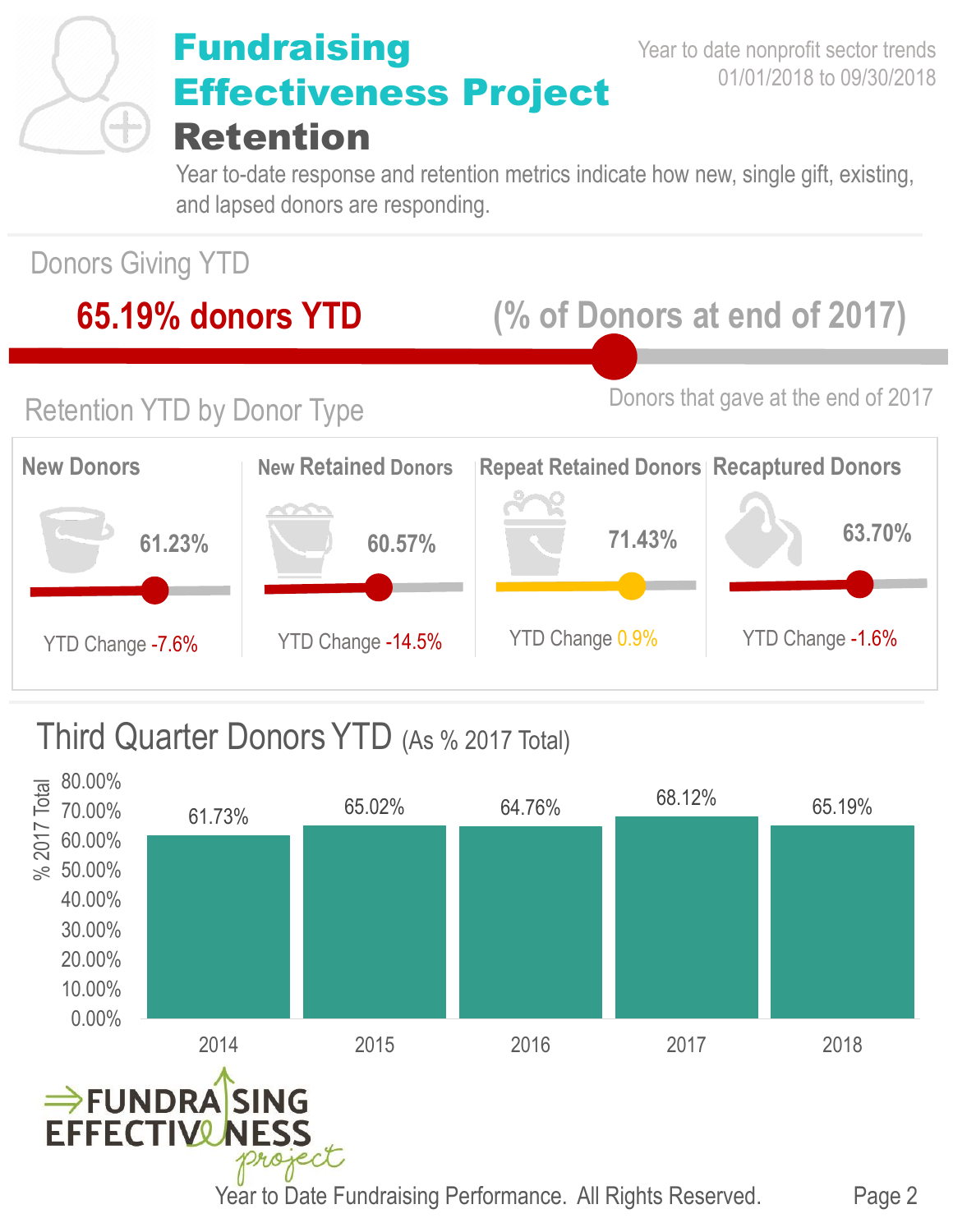## **Fundraising** Effectiveness Project Retention

Year to-date response and retention metrics indicate how new, single gift, existing, and lapsed donors are responding.



# Repeat Retention Rate YTD New Donor Retention Rate YTD



Recapture Rate YTD **Definitions** 

6.00%



**Repeat Retention Rate YTD** = How many donors who gave in the full prior year, excluding new donors and have given this year to date divided by the number of donors who gave in the full prior year, excluding new donors.

**New Donor Retention Rate YTD** = How many donors whose first gift was last year and have given this year to date divided by the number of donors whose first gift was last year

**Recapture Rate YTD** = The percent [%] of previously lapsed donors who have given a gift from the beginning of the year through the date noted on the top of the report.

Year to Date Fundraising Performance. All Rights Reserved.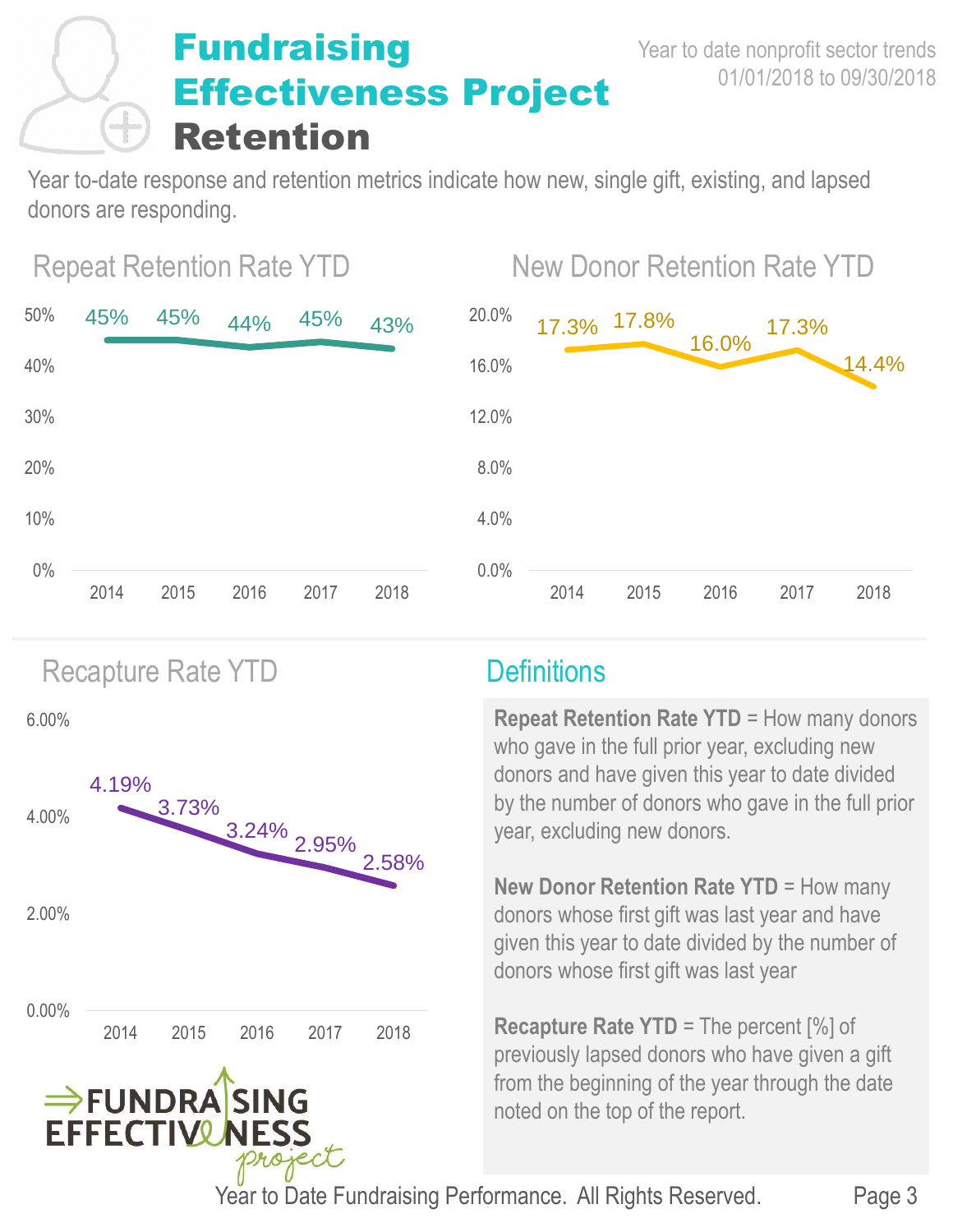

Year to Date Fundraising Performance. All Rights Reserved.